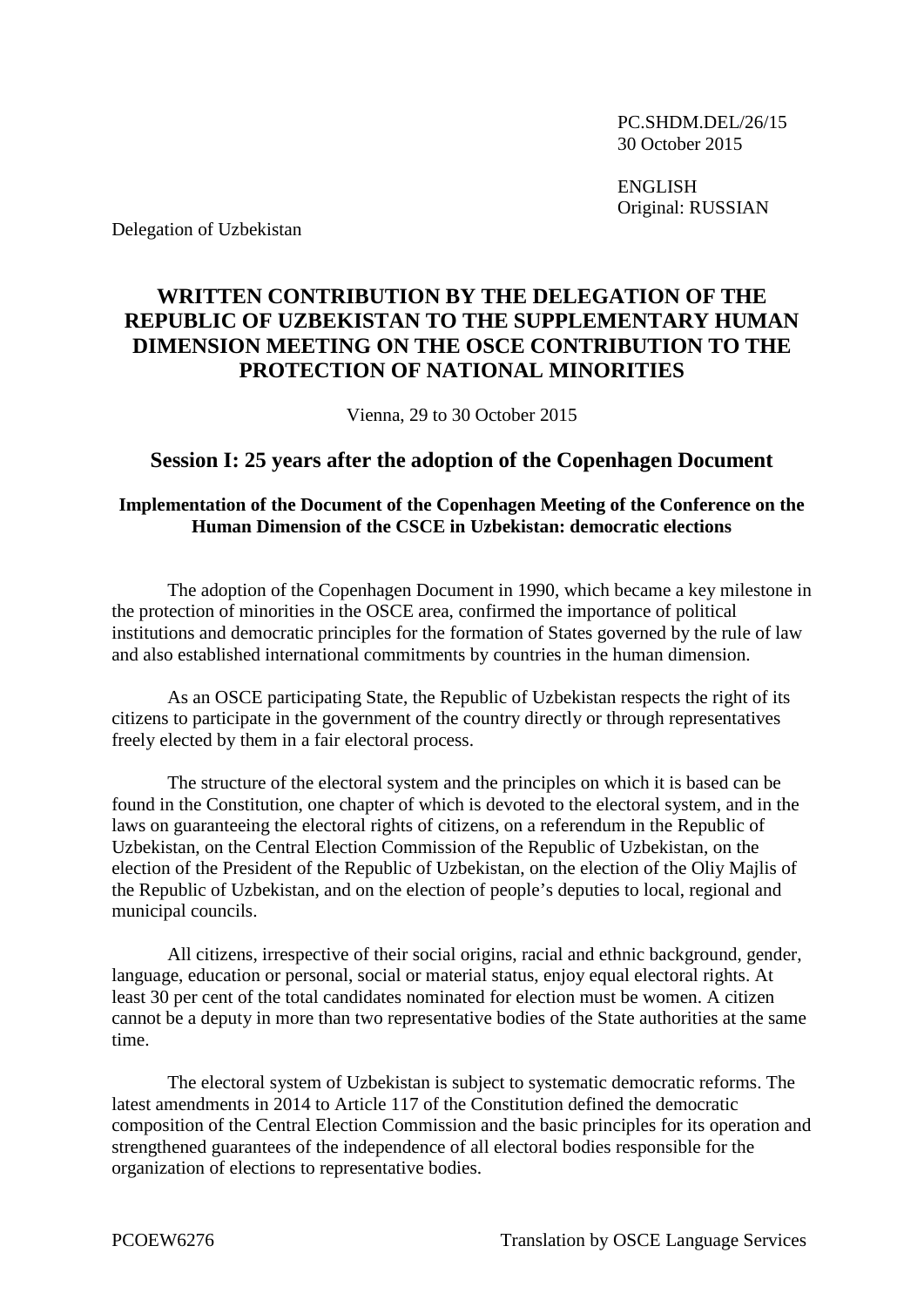These and a number of other amendments and additions to electoral legislation aimed at safeguarding the principle enshrined in the Constitution of free elections and free expression of will made it possible to hold the elections for deputies to the Oliy Majlis and to local councils on 21 December 2014 and for the President of the Republic of Uzbekistan on 29 March 2015 in full accord with the provisions of the Constitution and electoral legislation and also with international democratic legal norms, including the Copenhagen Document.

The election legislation gives political parties and the candidates nominated by them equal rights and opportunities for conducting an election campaign, meeting with the electorate, making known the provisions of their election manifestos and using the mass media for their election campaign.

For example, 127 electoral districts had 4 candidates and 8 electoral districts had 3. As a result of the strong competition between the political parties, in 22 electoral districts no single candidate achieved the necessary number of votes for election to the Legislative Chamber of the Oliy Majlis of the Republic of Uzbekistan. A second round of voting took place in these electoral districts on 4 January 2015.

Among the important factors that make parliamentary elections so special are the civil responsibility of the electors and an enhanced awareness by them of their involvement in the democratic reforms taking place in the country. Over 18,400,000 electors, or 89 per cent of the total number on the electoral roll, took part in the election of people's representatives to the Legislative Chamber of the Oliy Majlis of the Republic of Uzbekistan and to the local, regional and municipal councils. Some 8,311 electors availed themselves of the right to early voting.

As a result of the elections to the Legislative Chamber of the Oliy Majlis of the Republic of Uzbekistan in 2014, 150 deputies were elected: 52 from the Liberal Democratic Party of Uzbekistan, 36 from the Milliy Tiklanish Uzbekistan National Revival Democratic Party, 27 from the People's Democratic Party of Uzbekistan, 20 from the Adolat Justice Social Democratic Party, and 15 from the Ecological Movement of Uzbekistan.

In terms of ethnic groups, 133 Uzbek, 7 Karakalpak, 4 Russian, 3 Kazakh, 2 Tajik and 1 Korean representative were elected to the Legislative Chamber. The Senate saw the election of 93 Uzbek, 4 Karakalpak, 2 Korean and 1 Kazakh representative.

In accordance with the law on elections to the Oliy Majlis requiring the political parties to ensure that at least 30 per cent of the nominated candidates were women, the 2014 parliamentary elections resulted in the election of 24 female deputies (16 per cent) to the Lower House and 17 (17 per cent) to the Upper House.

The parliamentary and presidential elections were monitored by over 340 observers from five international organizations – the OSCE Office for Democratic Institutions and Human Rights, the Commonwealth of Independent States, the Shanghai Cooperation Organisation, the Association of World Election Bodies and the Organisation of Islamic Cooperation – and also from 52 States and over 70,000 observers and authorized representatives of political parties nominating candidates for election.